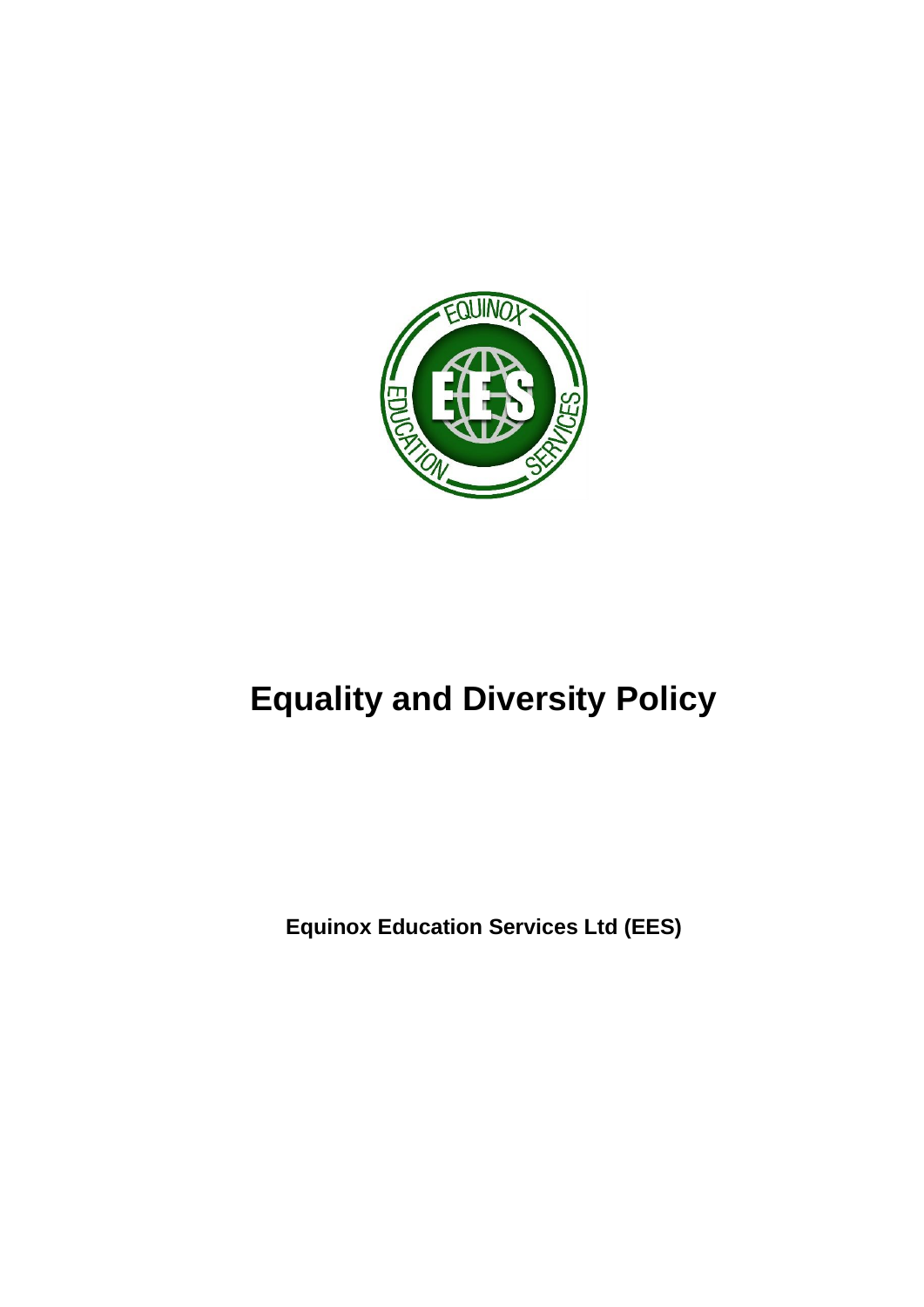## **Policy Statement**

Equinox Education Services Ltd (EES) is committed to supporting, developing and promoting equality and diversity in all of its practices and activities and aims to establish an inclusive culture free from discrimination and based upon the values of dignity, courtesy and respect. EES is committed to eliminating discrimination and advancing equality on the grounds of age, disability, gender reassignment, marriage and civil partnership, pregnancy and maternity, race, religion and belief (including lack of belief), sex and sexual orientation and to fostering good relations between different groups.

This policy strives, not only to comply with legal requirements, but to use these to ensure that EES follows best practice.

At EES we value diversity and recognise that we are greatly enhanced by the disparate range of backgrounds, experiences, views, beliefs and cultures represented within its staff and student bodies. This policy applies to all students and staff.

## **Legislative Background**

Under Equality legislation it is unlawful to:

- Discriminate directly against anyone and treat him/her less favourably than others on the grounds of the protected characteristics of: age (unless this can be justified as a proportionate means of achieving a legitimate aim), disability, gender reassignment, marriage and civil partnership, race, religion and belief (including lack of belief), sex and sexual orientation. This also includes discrimination based on perception of the person e.g. a belief that someone is gay or a belief that someone is disabled even if this is not actually true.
- Discriminate against someone for reasons relating to their association with a person on the grounds of the protected characteristics of race, sexual orientation, religion or belief, age, disability, gender reassignment, sex and e.g. discriminating against an employee/student because they have a disabled dependant.
- Discriminate indirectly against anyone by applying a criterion, provision or practice which disadvantages people with a protected characteristic (age, disability, gender reassignment, marriage and civil partnership, race, religion and belief (including lack of belief), sex and sexual orientation) unless the person applying the provision can justify it as a proportionate means of achieving a legitimate aim.
- Subject someone to harassment for reasons relating to age, disability, gender reassignment, race, religion and belief (including lack of belief), sex and sexual orientation. This includes behaviour that an individual finds offensive on these grounds even if the behaviour is not directed at the individual. It also includes failure of an employer to take reasonable steps to protect an employee from persistent (3 occasions or more) third party harassment.
- Victimise someone because s/he has made, or intends to make, a complaint or allegation or has given or intends to give evidence in relation to a complaint of discrimination in line with the Equality Act.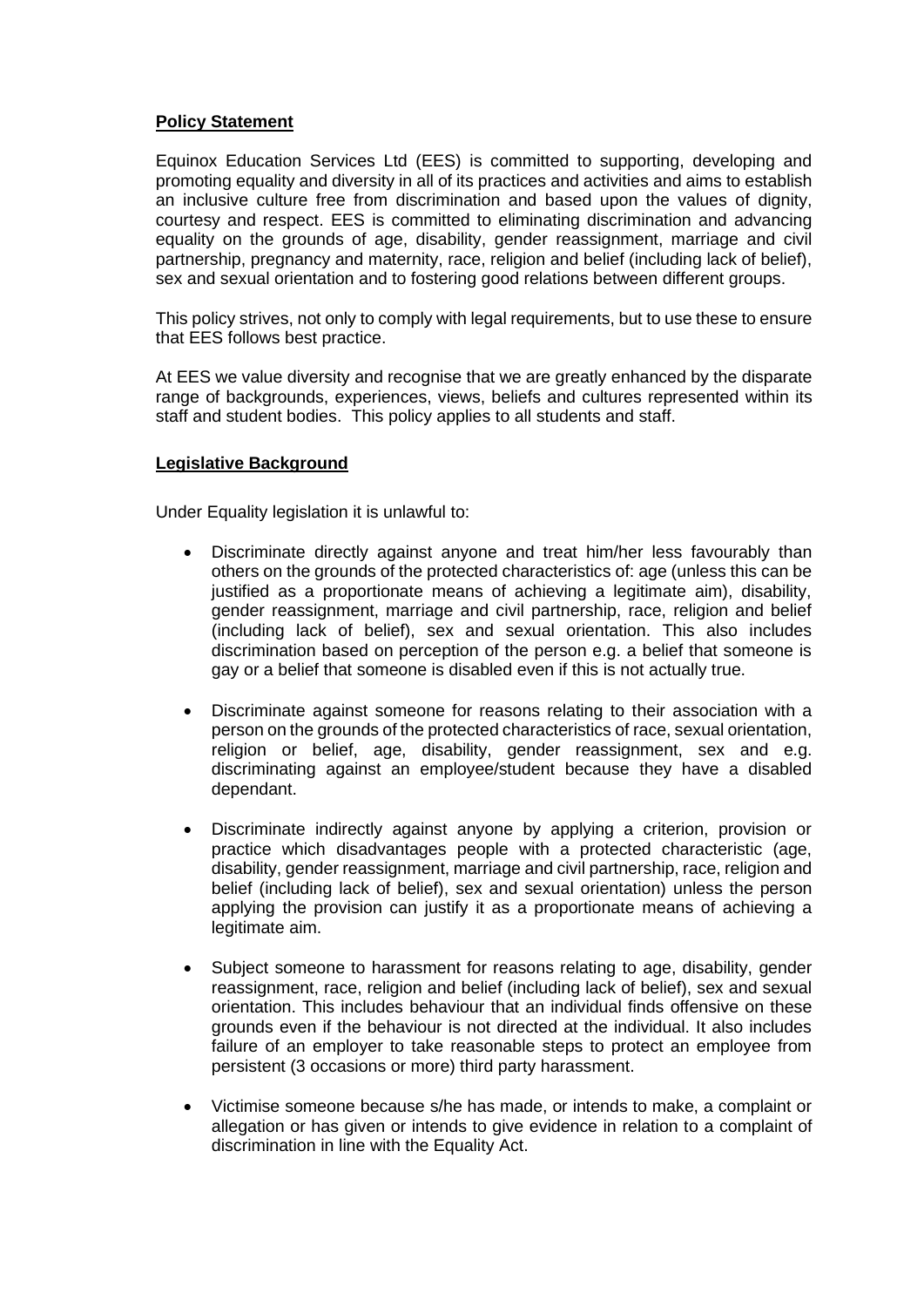# **Aims and Objectives:**

The aim of this policy is to ensure that in carrying out its activities EES will have due regard to:

- Eliminating unlawful discrimination, harassment and victimisation.
- Advancing equality of opportunity wherever possible.
- Fostering good relations between people of a diverse background.

In the implementation of this policy EES will aim:

- To develop and promote a culture of equality and diversity throughout the institution.
- To develop and promote a culture of dignity, courtesy and respect.
- To support all staff and students, including provision of relevant support relating to age, disability, gender reassignment, marriage and civil partnership, pregnancy and maternity, race, religion and belief (including lack of belief), sex and sexual orientation.
- To work to prevent all forms of unlawful discrimination.
- To deal with all forms of discrimination consistently and effectively.

#### **Definitions:**

**Equal opportunities** refers to the elimination of unlawful and unfair direct and indirect discrimination of particular groups and promoting equal , treatment and outcomes that take into account specific needs of individuals.

**Diversity** - Diversity encompasses visible and non-visible individual differences that include, but are not limited to, differences protected by anti-discrimination legislation. Appreciating diversity is about valuing differences and recognising that everyone through their unique mixture of skills and experience has their own valuable contribution to make.

# **Roles and Responsibilities:**

It is incumbent upon all members of EES to behave with dignity, courtesy and respect and to act in a manner that does not unlawfully discriminate at all times. In particular, staff are asked:

- Actively to encourage non-discriminatory practices and to report any incidences of behaviour that fail to comply with this policy.
- To support the aims of the EES Equality and Diversity policy.